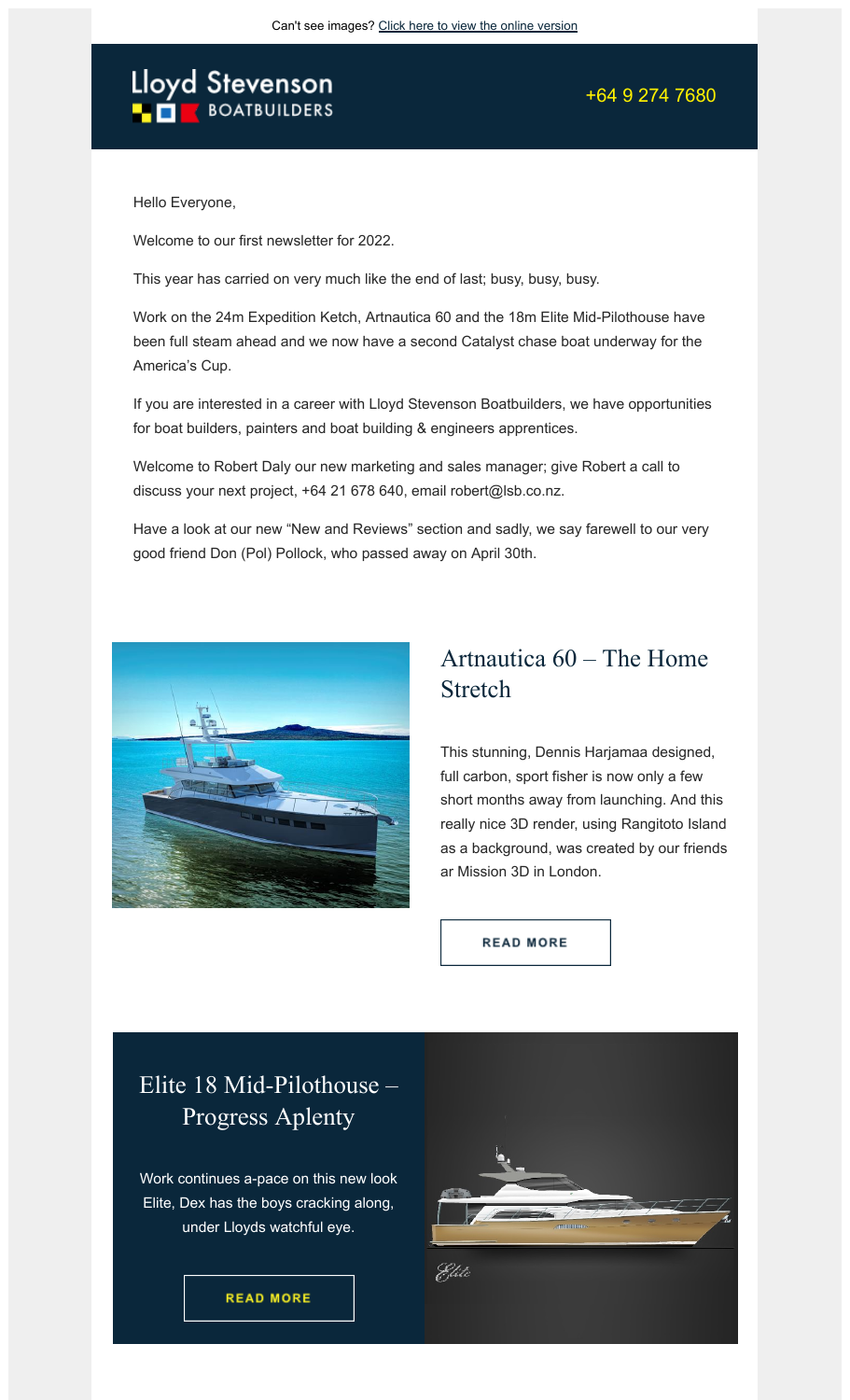## Expedition Ketch – Major Milestones Made

Two major milestone have been reached on the Expedition Ketch. First, the gluing in of the mizzen mast coaming. This completes the exterior build of the Ketch, a major step closer to launch....

**READ MORE** 



# Catalyst 45 – Seeing Double (or is that quadruple)

Ben and his dedicated team have commenced construction on not one, but two Catalysts 45s. Following our announcement late last year...



**READ MORE** 

### Farewell Pol

It is with a great deal of sadness that we mourn the loss of Don (Pol) Pollock.

Lloyd has had a long association with Pol, who suddenly but peacefully, cast off his lines for the last time on 30 April 2022, aged 86.

A talented boat builder in his time, a legend of New Zealand Yachting and a friend of many.

Rest in peace.



#### **READ MORE**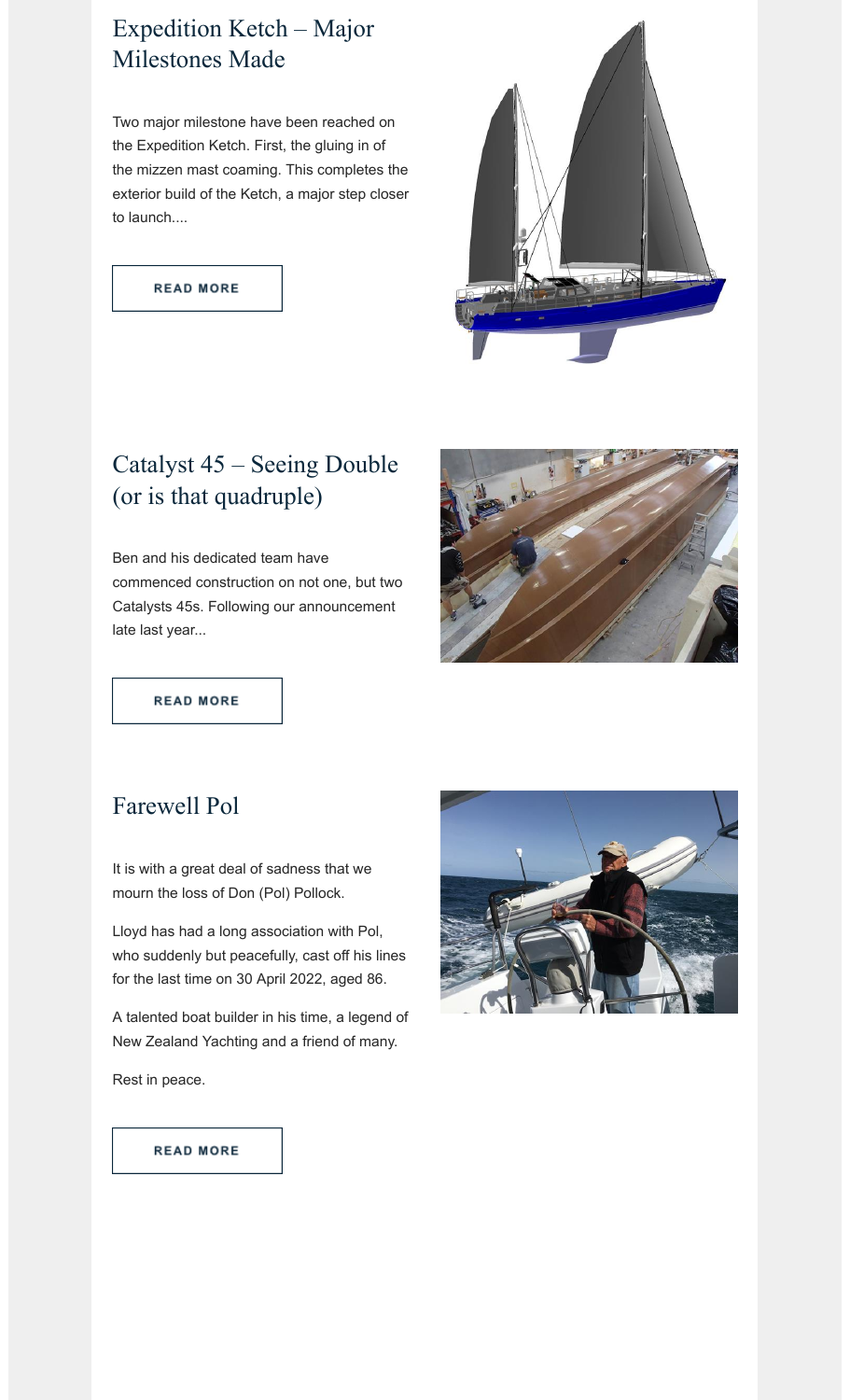

# Refit, Repair, Rebuild, Results

Royce and the refit team continue to be busy with keeping the NZ based fleet looking immaculate and running perfectly. Boudica is undergoing its annual maintenance. Therapy is undergoing her inspection before she leaves for her annual trip to Fiji. Antipodes is coming out for a davit and tender upgrade and Ocean Elite is getting a new anchor winch. So, there is plenty to keep Royce and the team out of trouble.

If you need your boat systems inspected or are in need of some maintenance, please do not hesitate to contact Royce, Royce@lsb.co.nz Telephone +64 9 274 7680



# Ready To Join The Lloyd Stevenson Boatbuilders Family

With our multi-talented team and experience building a diverse range of very high quality custom boats, we are ready to make your dream a reality. Our order book for builds starting mid 2023 is now open.

Contact Lloyd, Jeremy or Robert for a no obligation discussion about joining the family.

**READ MORE** 

**READ MORE** 



### Join the Team

Opportunity abounds at LSB.

We are looking for boat builders, painters and apprentice boat builders.

If you would like to become part of our amazing team and enjoy all the fun and excitement of working at LSB.

Read more if you are interested.

#### **READ MORE**